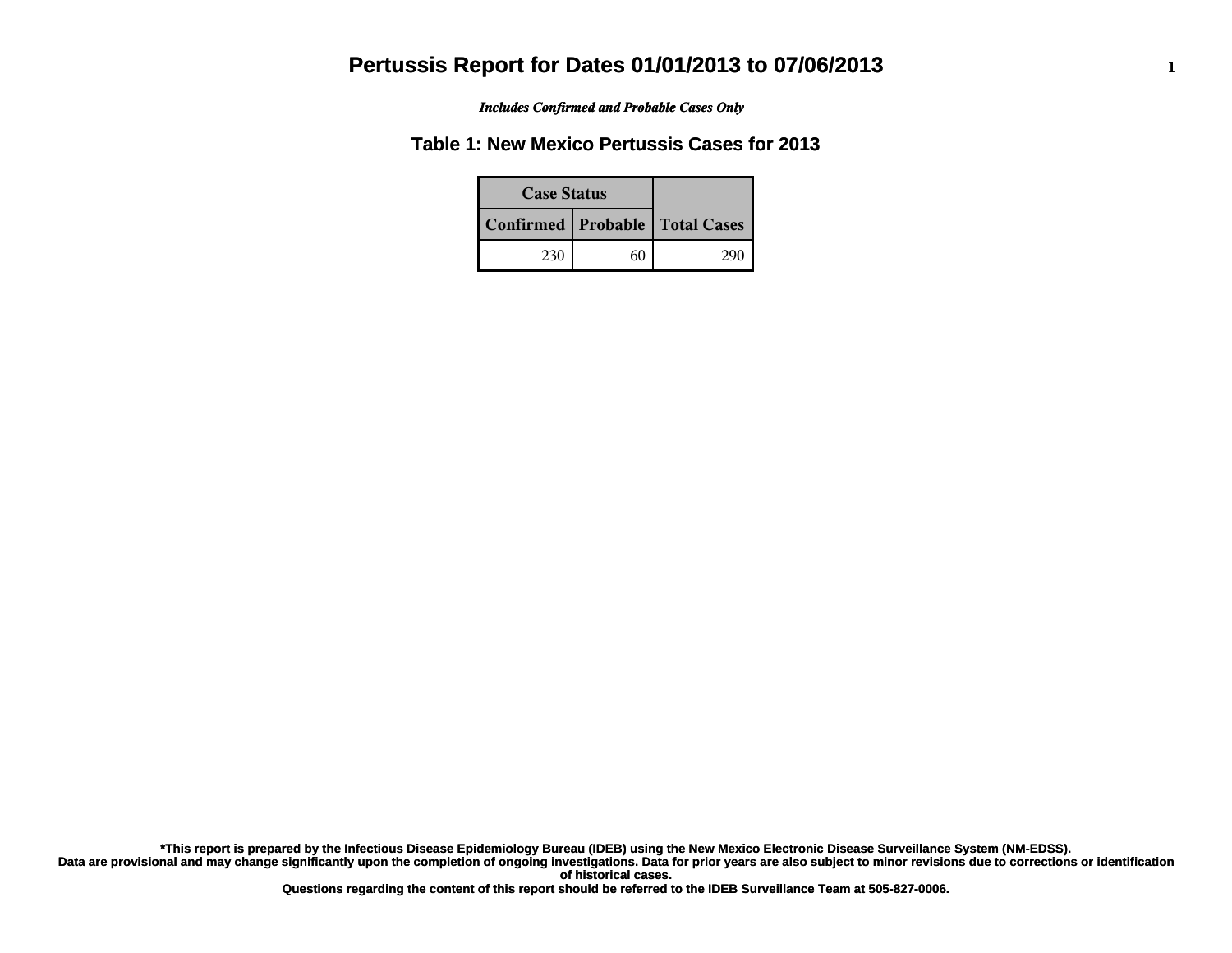#### *Includes Confirmed and Probable Cases Only*

## **Table 2: Pertussis Cases by County**

| <b>County Name</b>       | Case<br><b>Number</b> | Percent<br>of Total<br><b>Cases</b> | Incidence<br>per<br>100,000 |
|--------------------------|-----------------------|-------------------------------------|-----------------------------|
| <b>Bernalillo County</b> | 101                   | 34.8                                | 15.2                        |
| <b>Chaves County</b>     | $\overline{2}$        | 0.7                                 | 3.0                         |
| Colfax County            | 7                     | 2.4                                 | 51.0                        |
| <b>Curry County</b>      | 1                     | 0.3                                 | 2.1                         |
| Dona Ana County          | 3                     | 1.0                                 | 1.4                         |
| <b>Eddy County</b>       | 5                     | 1.7                                 | 9.3                         |
| <b>Grant County</b>      | 7                     | 2.4                                 | 23.8                        |
| Guadalupe County         | $\overline{2}$        | 0.7                                 |                             |
| Lea County               | 13                    | 4.5                                 | 20.0                        |
| Los Alamos County        | 20                    | 6.9                                 | 111.5                       |
| <b>McKinley County</b>   | 4                     | 1.4                                 | 5.6                         |
| Quay County              | $\overline{2}$        | 0.7                                 | 22.2                        |
| Rio Arriba County        | 8                     | 2.8                                 | 19.9                        |
| San Juan County          | 11                    | 3.8                                 | 8.4                         |
| San Miguel County        | 1                     | 0.3                                 | 3.4                         |
| Sandoval County          | 12                    | 4.1                                 | 9.1                         |
| Santa Fe County          | 48                    | 16.6                                | 33.2                        |
| Sierra County            | $\overline{2}$        | 0.7                                 | 16.7                        |
| Socorro County           | 3                     | 1.0                                 | 16.8                        |
| <b>Taos County</b>       | 20                    | 6.9                                 | 60.6                        |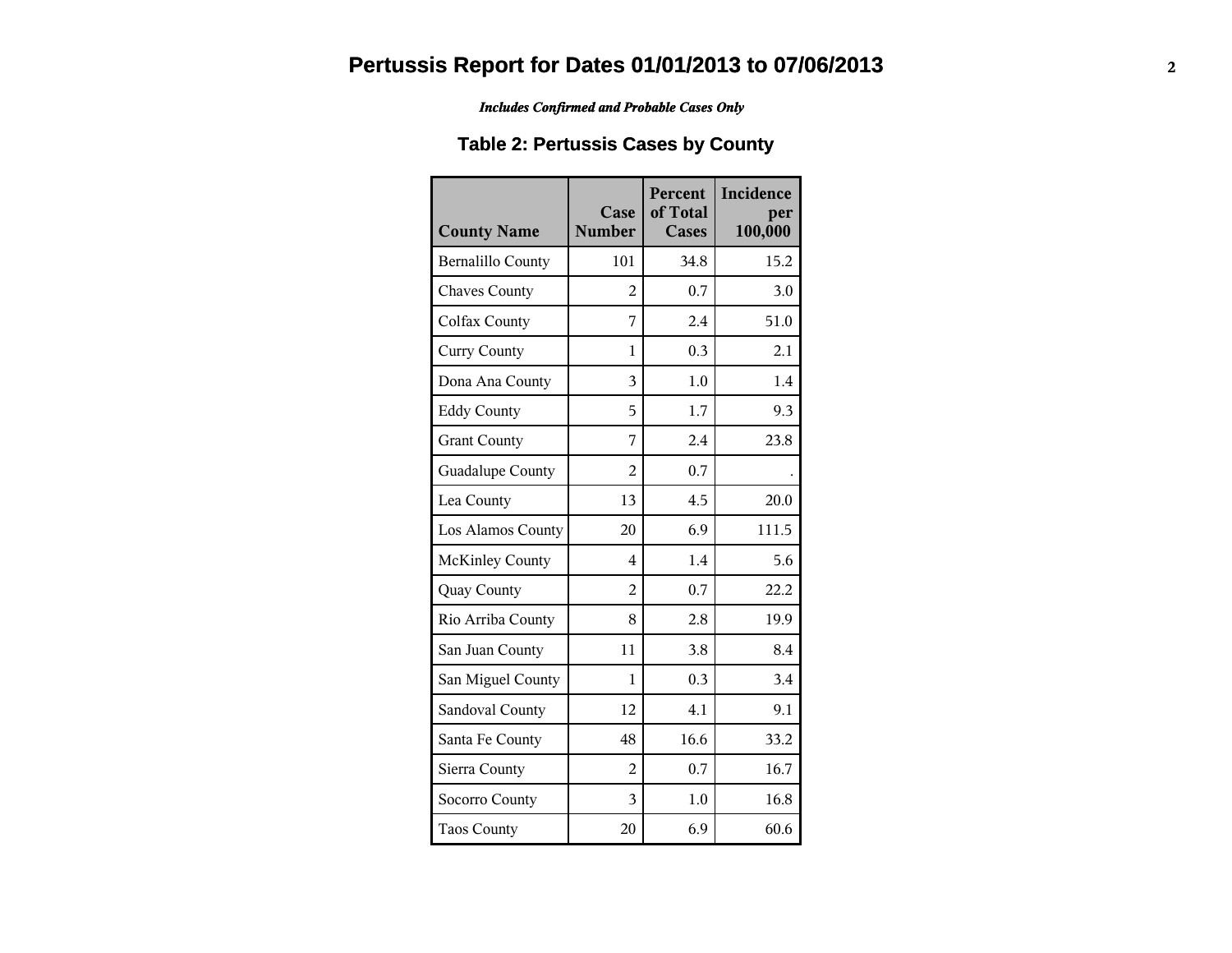*Includes Confirmed and Probable Cases Only*

## **Table 2: Pertussis Cases by County**

| <b>County Name</b>     | Case<br><b>Number</b> | Percent<br>of Total<br>Cases | Incidence<br>per<br>100,000 |
|------------------------|-----------------------|------------------------------|-----------------------------|
| <b>Torrance County</b> |                       | 1.4                          | 24.4                        |
| <b>Union County</b>    |                       | 0.3                          |                             |
| Unknown                |                       | 0.7                          |                             |
| Valencia County        |                       | 3.8                          | 14.3                        |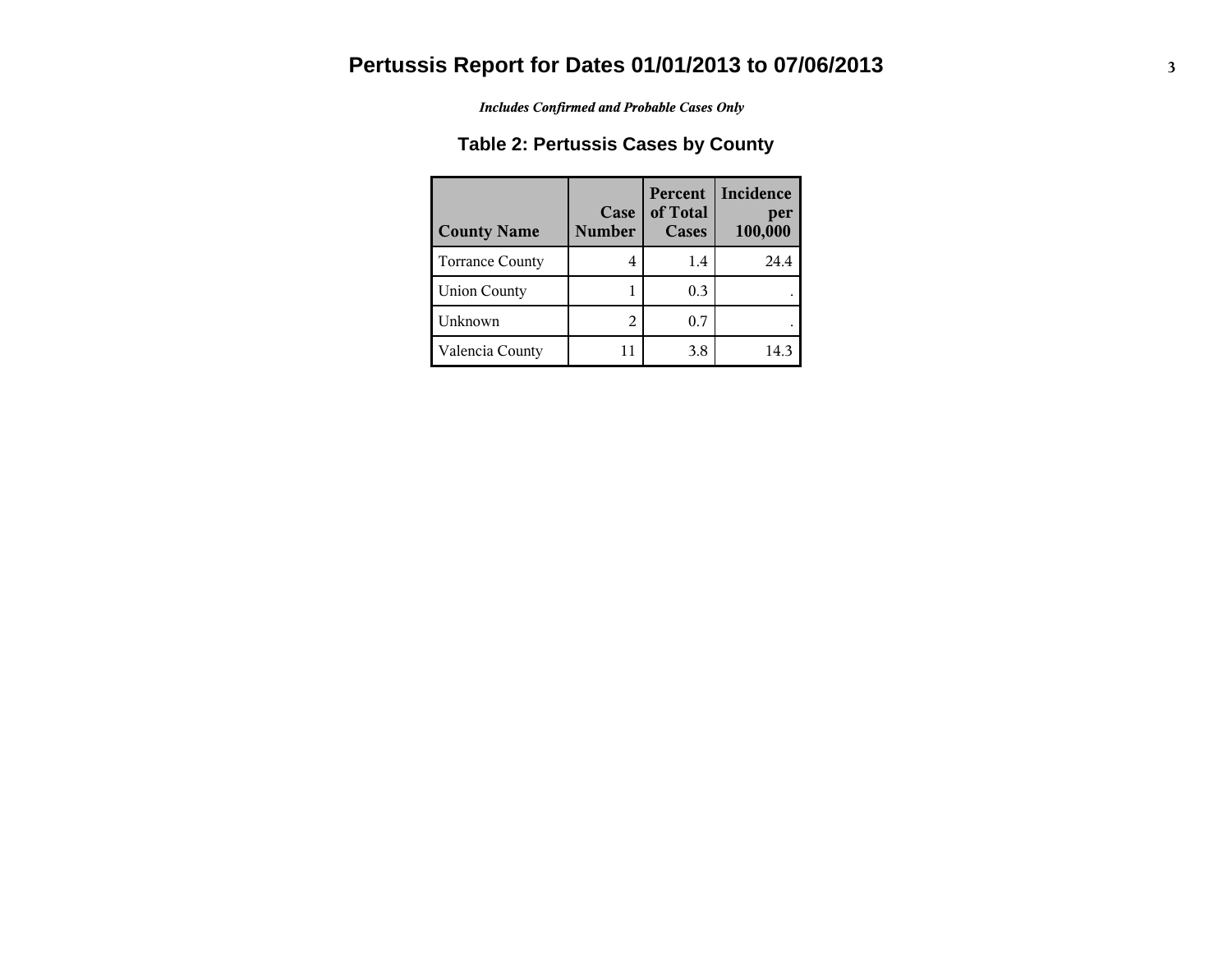*Includes Confirmed and Probable Cases Only*

### **Table 3: Pertussis Cases by Age Group**

| <b>Age Group</b>  | Case<br><b>Number</b> | Percent |
|-------------------|-----------------------|---------|
| $<$ 1 Year        | 22                    | 7.6     |
| 1 to 5 Years      | 29                    | 10.0    |
| 6 to 10 Years     | 76                    | 26.2    |
| 11 to 18 Years    | 73                    | 25.2    |
| 19 to 65 Years    | 79                    | 27.2    |
| 65 Years or Older | 11                    | 3.8     |

**Data are provisional and may change significantly upon the completion of ongoing investigations. Data for prior years are also subject to minor revisions due to corrections or identification of historical cases. \*This report is prepared by the Infectious Disease Epidemiology Bureau (IDEB) using the New Mexico Electronic Disease Surveillance System (NM-EDSS).**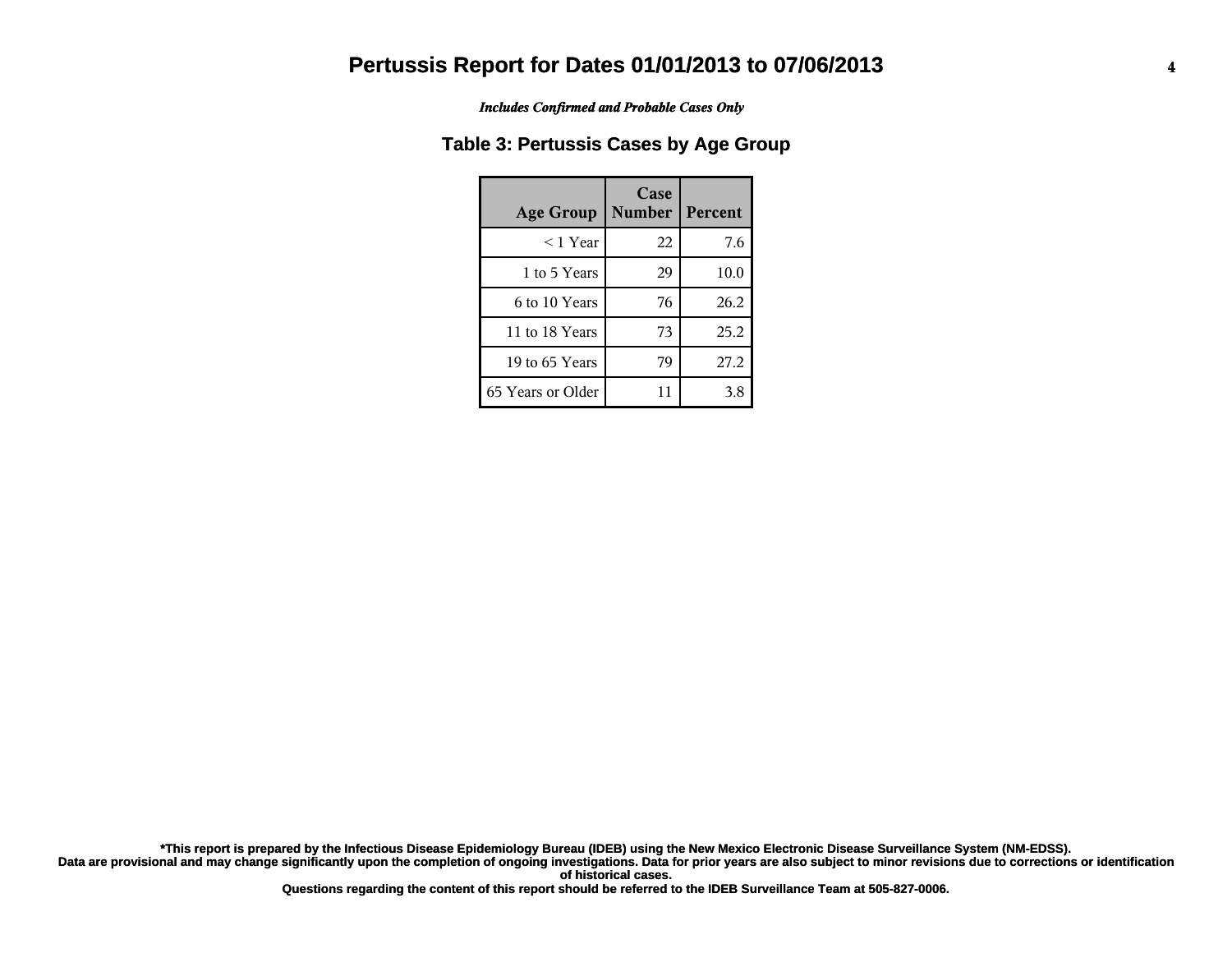*Includes Confirmed and Probable Cases Only*

#### **Table 4: Pertussis Cases by Race/Ethnicity**

| <b>Race/Ethnicity</b>             | Case<br><b>Number</b> | Percent |
|-----------------------------------|-----------------------|---------|
| American Indian or Alaska Nativel | 17                    | 5.9     |
| Black or African American         | 7                     | 2.4     |
| Hispanic                          | 146                   | 50.3    |
| White                             | 114                   | 39.3    |
| Multi-race                        |                       | 0.3     |
| Unknown/Missing                   | 5                     |         |

**Data are provisional and may change significantly upon the completion of ongoing investigations. Data for prior years are also subject to minor revisions due to corrections or identification of historical cases. \*This report is prepared by the Infectious Disease Epidemiology Bureau (IDEB) using the New Mexico Electronic Disease Surveillance System (NM-EDSS).**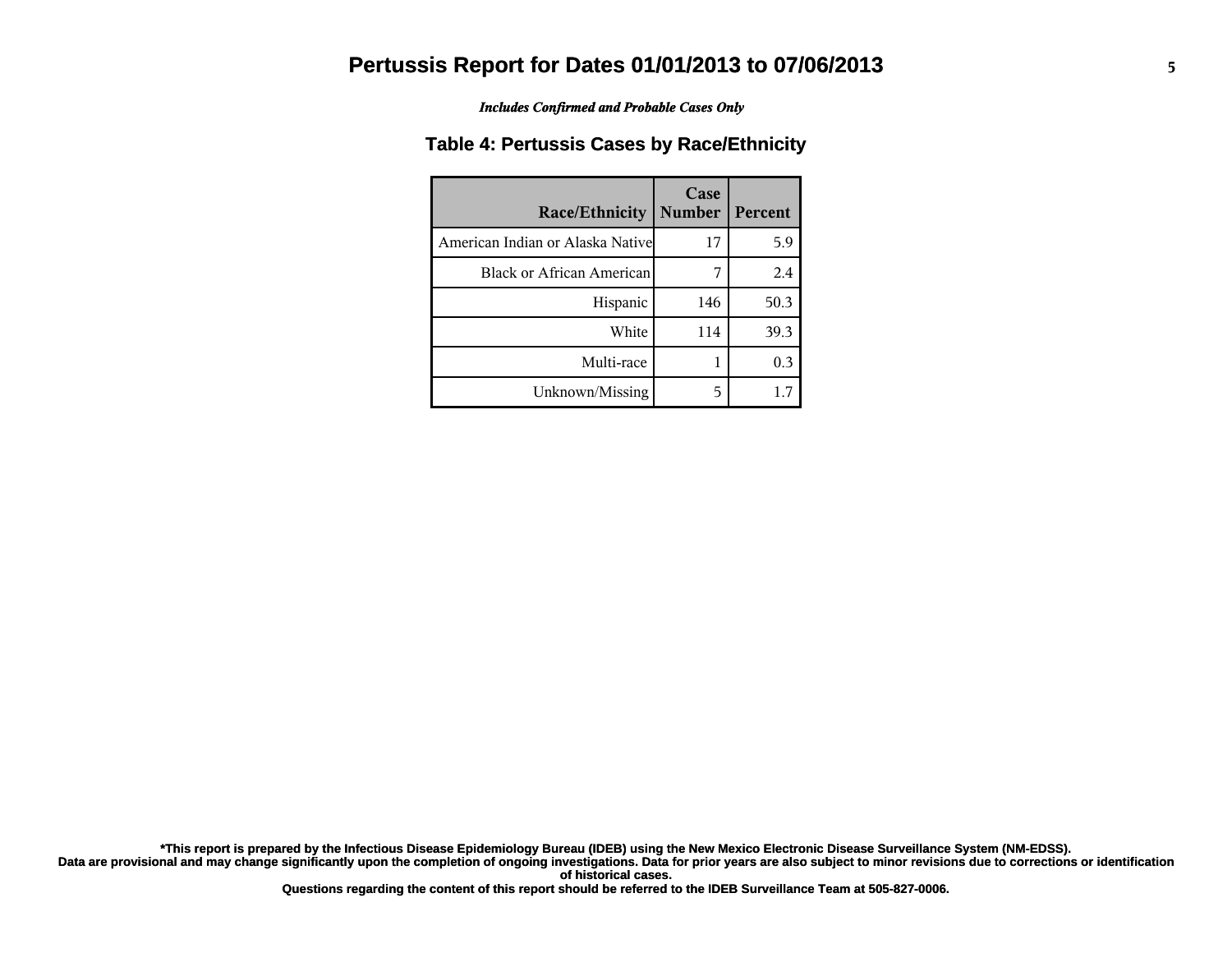*Includes Confirmed and Probable Cases Only*

#### **Table 5: Cases of Pertussis by Race/Ethnicity**

|                                  | <b>Ethnicity</b>         |                                        |                            |              |
|----------------------------------|--------------------------|----------------------------------------|----------------------------|--------------|
| Race                             | Hispanic<br>or<br>Latino | <b>Not</b><br>Hispanic<br>or<br>Latino | Unknown/<br><b>Missing</b> | <b>Total</b> |
| American Indian or Alaska Native | $\mathfrak{D}$           | 15                                     | $\Omega$                   | 17           |
|                                  | 0.69                     | 5.17                                   | 0.00                       | 5.86         |
| <b>Black or African American</b> | 3                        | 4                                      | $\Omega$                   | 7            |
|                                  | 1.03                     | 1.38                                   | 0.00                       | 2.41         |
| White                            | 113                      | 113                                    | 1                          | 227          |
|                                  | 38.97                    | 38.97                                  | 0.34                       | 78.28        |
| Multi-race                       | $\Omega$                 | 1                                      | $\Omega$                   | 1            |
|                                  | 0.00                     | 0.34                                   | 0.00                       | 0.34         |
| <b>Unknown/Missing</b>           | 33                       | 1                                      | 4                          | 38           |
|                                  | 11.38                    | 0.34                                   | 1.38                       | 13.10        |
| <b>Total</b>                     | 151                      | 134                                    | 5                          | 290          |
|                                  | 52.07                    | 46.21                                  | 1.72                       | 100.00       |

**\*This report is prepared by the Infectious Disease Epidemiology Bureau (IDEB) using the New Mexico Electronic Disease Surveillance System (NM-EDSS).**

**Data are provisional and may change significantly upon the completion of ongoing investigations. Data for prior years are also subject to minor revisions due to corrections or identification of historical cases.**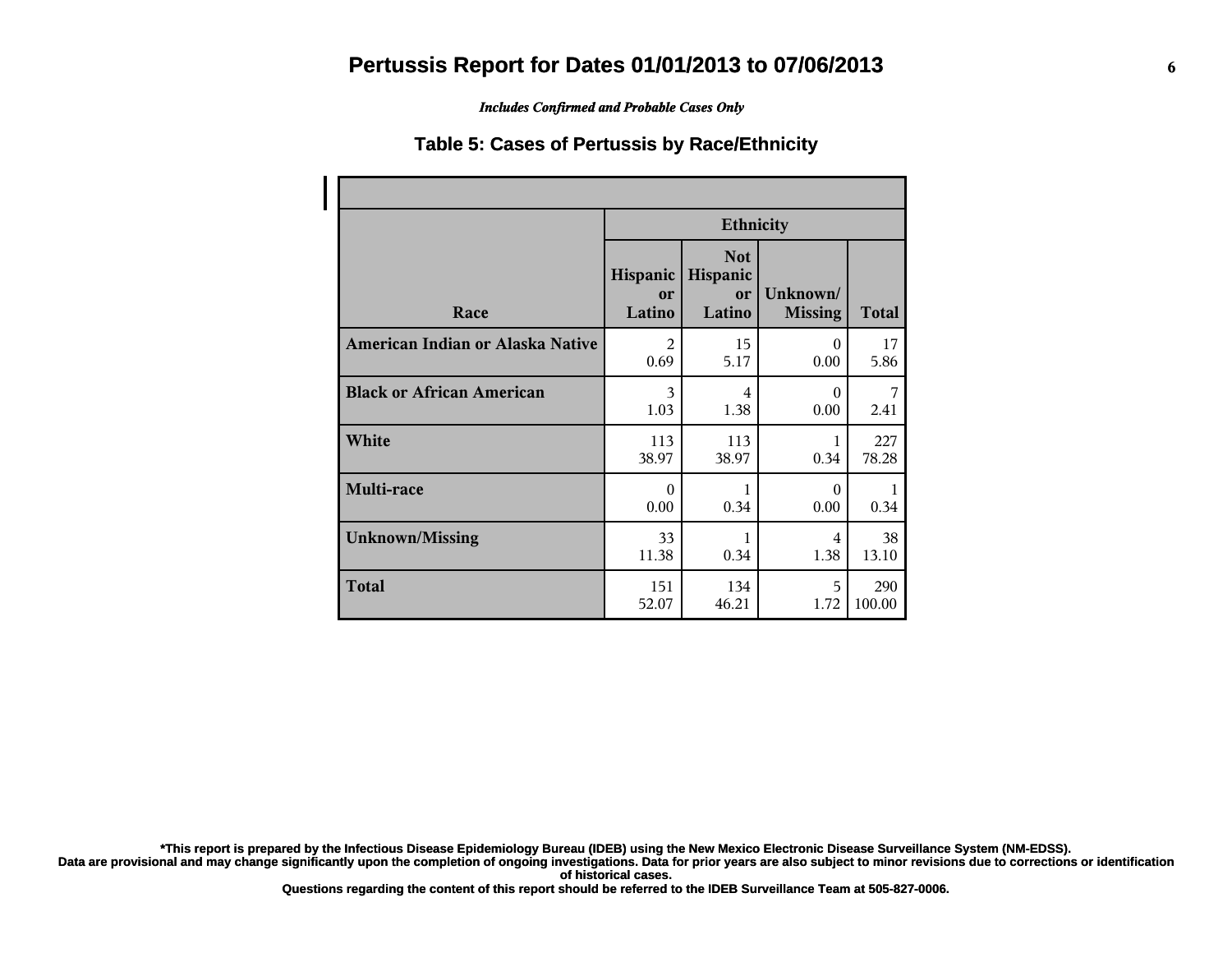*Includes Confirmed and Probable Cases Only*

#### **Table 6: Pertussis Cases by Sex**

| Gender | Case<br><b>Number</b> | Percent |
|--------|-----------------------|---------|
| Female | 162                   | 55.9    |
| Male   | 128                   | 44.1    |

**Data are provisional and may change significantly upon the completion of ongoing investigations. Data for prior years are also subject to minor revisions due to corrections or identification of historical cases. \*This report is prepared by the Infectious Disease Epidemiology Bureau (IDEB) using the New Mexico Electronic Disease Surveillance System (NM-EDSS).**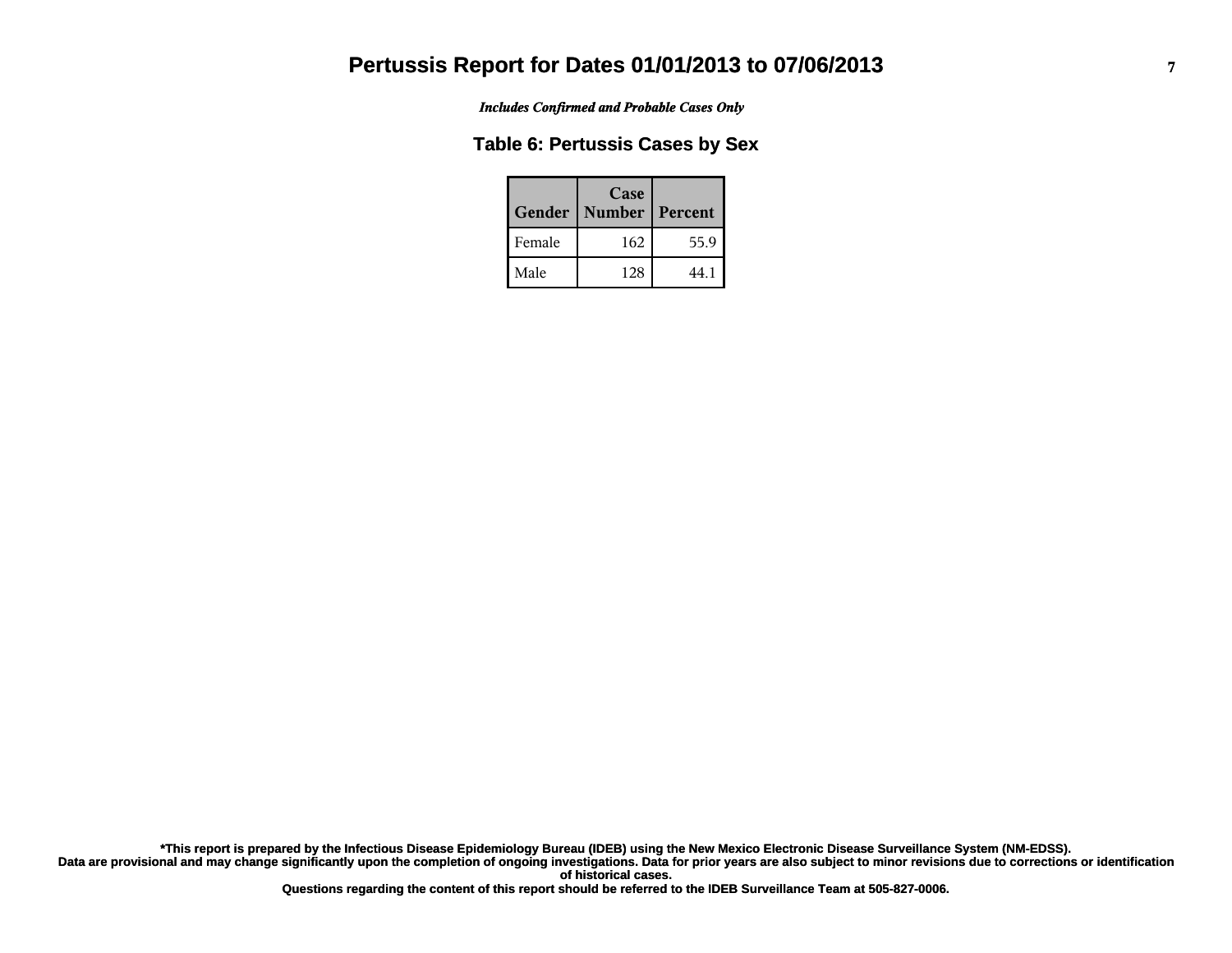#### *Includes Confirmed and Probable Cases Only*

#### **Table 7: Hospitalizations of Pertussis Cases**

|       | <b>Yes</b> | No               |      |
|-------|------------|------------------|------|
| Count | Percent    | Count<br>Percent |      |
|       | 3.8        | 276              | 96.2 |

**Data are provisional and may change significantly upon the completion of ongoing investigations. Data for prior years are also subject to minor revisions due to corrections or identification of historical cases. \*This report is prepared by the Infectious Disease Epidemiology Bureau (IDEB) using the New Mexico Electronic Disease Surveillance System (NM-EDSS).**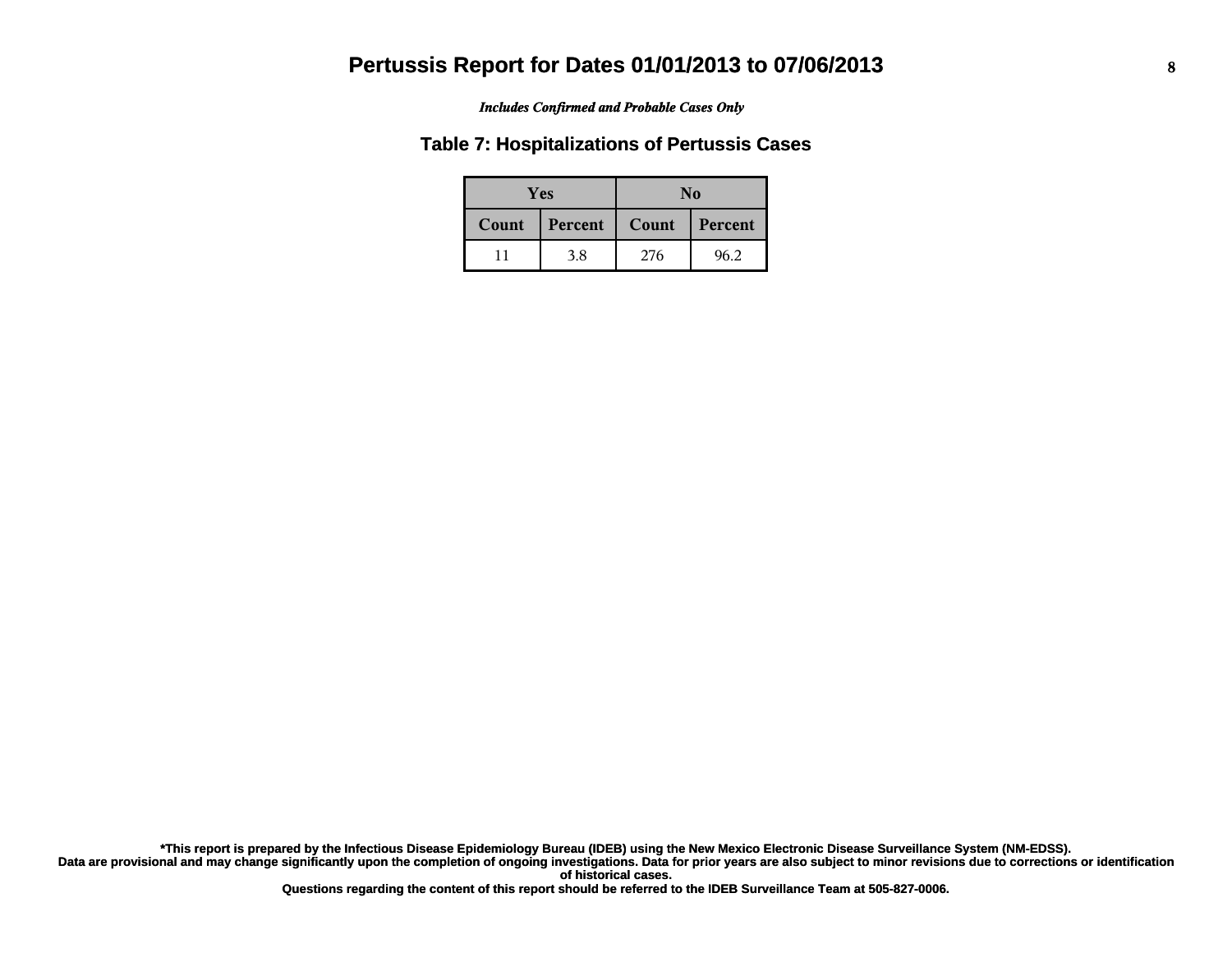*Includes Confirmed and Probable Cases Only*

|                          | <b>Hospitalized Cases</b> |                |                  |              |
|--------------------------|---------------------------|----------------|------------------|--------------|
| <b>Age Group</b>         | Yes                       | N <sub>0</sub> | <b>Unknown</b>   | <b>Total</b> |
| $<$ 1 Year               | 8<br>36.36                | 14<br>63.64    | $\Omega$<br>0.00 | 22           |
| 1 to 5 Years             | 0<br>0.00                 | 29<br>100.00   | 0<br>0.00        | 29           |
| 6 to 10 Years            | $\theta$<br>0.00          | 75<br>98.68    | 1<br>1.32        | 76           |
| 11 to 18 Years           | $\theta$<br>0.00          | 71<br>97.26    | 2<br>2.74        | 73           |
| 19 to 65 Years           | 1<br>1.27                 | 78<br>98.73    | 0<br>0.00        | 79           |
| <b>65 Years or Older</b> | 2<br>18.18                | 9<br>81.82     | 0<br>0.00        | 11           |
| <b>Total</b>             | 11                        | 276            | 3                | 290          |

#### **Table 8: Cases of Pertussis by Hospitalization and Age Group**

**\*This report is prepared by the Infectious Disease Epidemiology Bureau (IDEB) using the New Mexico Electronic Disease Surveillance System (NM-EDSS).**

**Data are provisional and may change significantly upon the completion of ongoing investigations. Data for prior years are also subject to minor revisions due to corrections or identification of historical cases.**